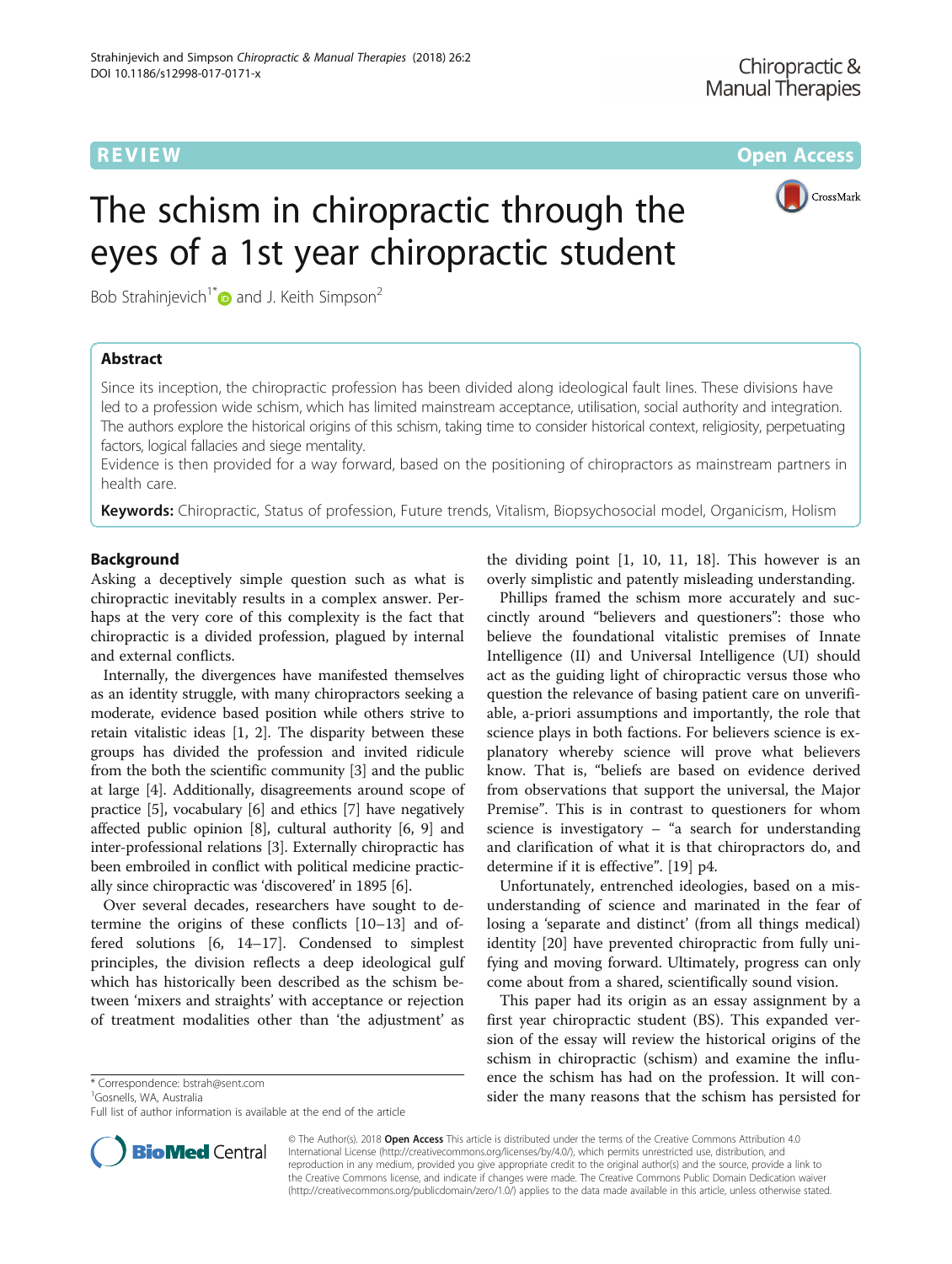over a century and discuss a possible strategy whereby the schism could be healed, and the chiropractic profession take its justified place within the twenty-first century health care system.

# Chiropractic philosophy versus philosophy of chiropractic: ideology, religion and history

In simplest terms, the schism came about as result of a mismatch between dogma and scientific progress [[21](#page-9-0)] or as Donahue correctly asserts: the difference between chiropractic philosophy which stresses philosophy as a doctrine and philosophy of chiropractic which recognises philosophy as an activity [\[22](#page-9-0)].

Martin [\[11\]](#page-9-0) reminds us that chiropractic arose in the United States of America (USA), at a time of both rapid industrial change and a time when there was no conflict between science and religion. Martin also points out that the prevailing worldview in the late 1800s was one that linked health care to a broad philosophical base in which a benevolent God ruled the universe through natural laws. Chiropractic emerged into this milieu as an amalgamation of vitalistic and harmonial religious philosophies which were envisioned by their adherents, of which DD Palmer, the 'Discoverer of Chiropractic' was one, as alternatives to Christianity [[23](#page-9-0)]. Ahlstrom [\[24](#page-9-0)], in his definitive analysis of religions in the USA, categorized harmonial religions as those forms of religion in which spiritual calmness, physical health, and even economic well-being are understood to flow from a person's oneness with the universe. Importantly for this discussion harmonial religions were challenging Judaism and Christianity. Harmonial religions may be more readily recognized by their somewhat pejorative labels including: healthy-minded religions, women's religions, metaphysical religions, mind-cure religions, and positive thinking religions [[25](#page-9-0)].

There is no doubt that DD Palmer's early chiropractic had a distinct religiosity to it and this was not diminished when BJ Palmer, the 'Developer of Chiropractic' took over the reins from his father, DD Palmer. Most certainly the separation between Christianity and Chiropractic grew under BJ's directorship, however the religiosity of chiropractic did not. [\[26\]](#page-9-0) Further, chiropractic, being based in part on harmonial religious and vitalistic ideas [[27](#page-9-0)] initially rejected advancing medical science in favour of the doctrine of the 'healing power of nature' (vis medicatrix naturae). The intuitive simplicity of vitalism no doubt appealed to the laity in the American heartland, who empirically understood the self-repairing nature of the body, tended to be deeply religious and viewed advancing medical technologies with skepticism [\[11](#page-9-0)].

As such, espousing vitalism would have benefited early chiropractors, both in terms of commerce and professional

unity. However, elements within the theory would soon cause a profession wide rift [\[14\]](#page-9-0).

## The problems with UI, II

After 'receiving' the principles of chiropractic from the spirit of Dr. Jim Atkinson [[28\]](#page-9-0), DD Palmer developed his theory to include the healing power of nature (in the form of II), a key principle in Palmer's formulation, which embodied "the religious plank of the foundation of Chiropractic" [[28\]](#page-9-0) p. 642. Palmer the elder is on record as stating that 95% of all diseases could be attributed to misaligned vertebrae, which impaired the flow of II within the body while Palmer the younger (BJ Palmer, DD's son) was of the opinion that 100% of all disease was caused by vertebral misalignment, later known as subluxation [\[29\]](#page-9-0). Importantly for the chiropractic cause, chiropractic subluxations, being different from medical subluxations, could only be identified and repositioned by the skilled hands of a chiropractor [\[30\]](#page-9-0).

UI and II, couched in supernatural terms, were viewed as manifestations of God's natural laws acting upon the body [[11](#page-9-0)]. DD was clear in his writings:

Innate is part of the all wise. Innate is a part of the Creator. Innate spirit is a part of Universal Intelligence, individualized and personified. [\[28\]](#page-9-0) p. 691

God -the Universal Intelligence- the Life- Force of Creation. [\[28](#page-9-0)] p. 446

The Palmers (DD and later BJ) saw UI and II as inviolate articles of faith, so much so that DD recommended "hoisting a religious flag" and seeking legislation for the right to practise the religion of chiropractic with he, DD Palmer, as the religious head similar to "Christ, Mohamed, Jo. Smith, Mrs. Eddy, Martin Luther and other [sic] who have founded religions" [[31\]](#page-9-0). Religiosity within early chiropractic leaders is abundantly evident:

- DD Palmer wrote: 'I believe, in fact know, that the universe consists of Intelligence and Matter. This intelligence is known to the Christian world as God' … a correct understanding of these principles and the practice of them constitute the religion of chiropractic [\[28](#page-9-0)]
- BJ Palmer compared himself to Jesus Christ and being crucified by medical opposition [[32](#page-9-0)]
- Chiropractors who were jailed for practising medicine without a license were referred to as martyrs [\[11](#page-9-0)]
- BJ Palmer referred to Nugent, an advocate for improved academic standards within chiropractic, as the anti-Christ of Chiropractic. [[32](#page-9-0)]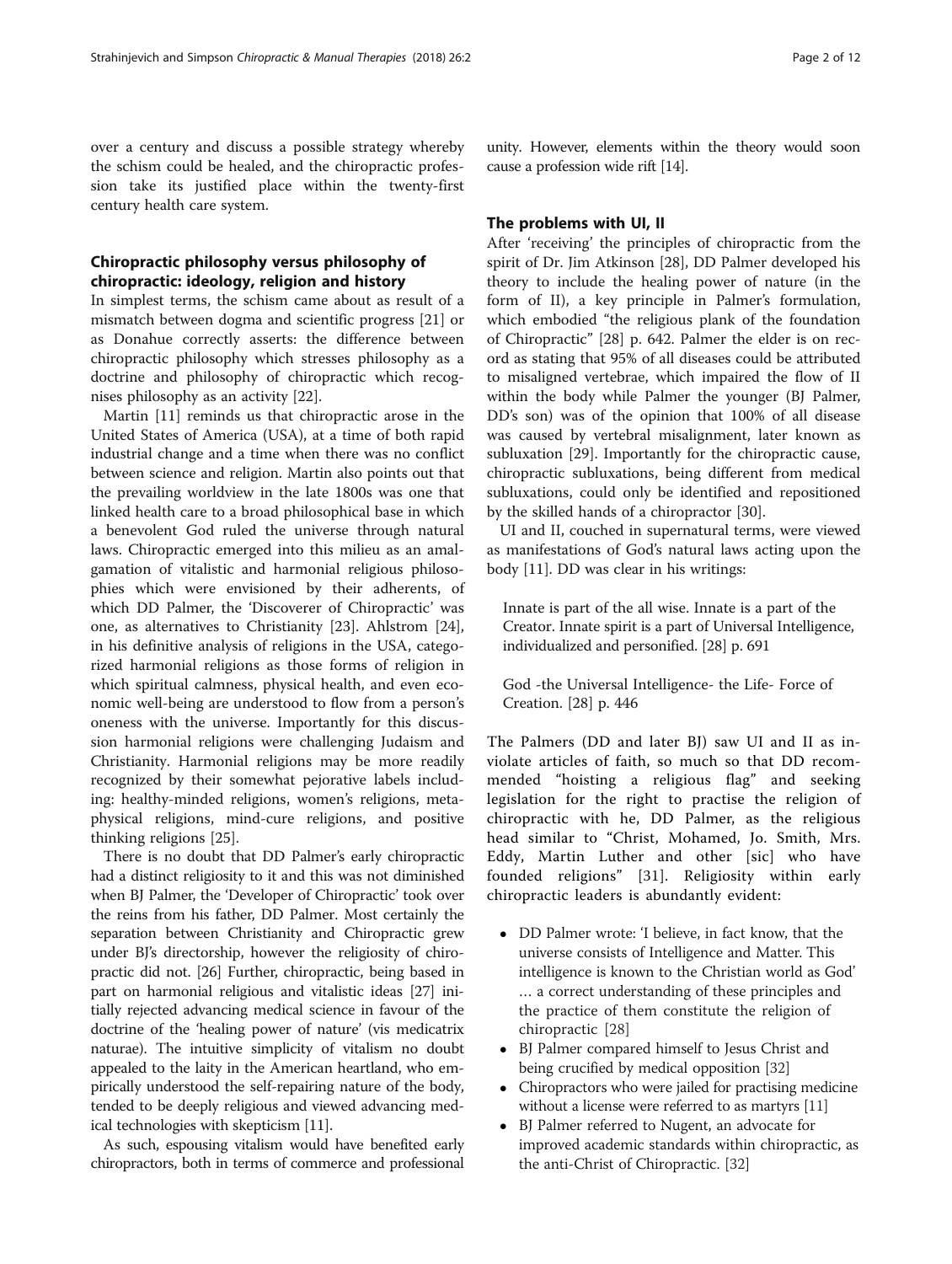Further indications of the religiosity of BJ Palmer are apparent when, in 1916 he brazenly revised the Gregorian calendar to denote 1895, the year chiropractic was discovered, as year zero. Thus 1916 became AC 21 for After Chiropractic 21. BJ used this notation on the masthead of every issue of the Fountain Head News (FNH) in an effort to remind readers that chiropractic was as significant as religion and that its discovery date paralleled in importance the birthdate of Jesus Christ [\[20\]](#page-9-0). (See Fig. 1) BJ continued this practice until his death in 1961.

This faith-based position led to pseudoscientific and anti-scientific tendencies [[33\]](#page-9-0) that still permeate the profession.

For Palmer with his belief in vitalism and spiritualism, the only explanation for observations of the healing capacity of the body was a supernatural one, thus UI and II came into being. Unfortunately, DD Palmer's conclusions about Innate Intelligence greatly overreached the scientific knowledge of the era [[27](#page-9-0)]. To put this into perspective, Bernard's concept of internal stabilisation of the body arose from the mid-1800s with the word homeostasis not arriving into the physiology lexicon until Cannon coined it in 1926 after which Cannon's publication of The Wisdom of the Body in 1932 made 'homeostasis' a household word [\[34\]](#page-9-0).

For his part, BJ seized upon UI and II with evangelical zeal proclaiming "Get the Big Idea [The idea that knows the cause, that can correct the cause of dis-ease, is one of the biggest ideas known] and all else follows" [\[20\]](#page-9-0) p177.

As if to compound and reinforce pseudoscientific matters, Ralph Stephenson, a 1921 PSC graduate and member of the Palmer 'philosophy' faculty, wrote The Chiropractic Textbook. The book goes into great detail on chiropractic and consolidates the ideas described throughout what Senzon labelled as the Collaborative Phase of philosophy (1916–1926) [\[35](#page-9-0)]. It was the first publication of The 33 Principles of Chiropractic.

Although they are still debated and cast in metaphysical terms, The 33 Principles are nevertheless used today by many chiropractors as a source of philosophical inspiration and professional identity [\[36](#page-9-0), [37](#page-9-0)].

Stephenson's text was endorsed by BJ and used as the primary Chiropractic Philosophy text at PSC and all other 'believer' schools [[20\]](#page-9-0).

Aside from a misuse of the word philosophy [[38](#page-9-0)] there are clear indications that Stephenson did not appreciate basic science principles. This is exemplified by his declaration:

Deductive reasoning is exactly suited to Chiropractic. By assuming a major premise, that there is a Universal Intelligence which governs all matter, every inference drawn from that major premise and subjected to specific scrutiny, stands the test. [Emphasis added]. [[39](#page-9-0)] p. xx

A further indication that Stephenson's understanding of the role of science was wanting is embodied in his statement:

Chiropractic reasons deductively instead of inductively, accepting scientific findings with every finding being more proof of its Major Premise. [[39](#page-9-0)]. p. xx

In other words, science will prove what believers already know: 'Chiropractic Works!' [[40\]](#page-9-0).

Further, Stephenson renounced inductive reasoning as reductionist and associated with medicine [\[19](#page-9-0), [39\]](#page-9-0), with whom chiropractors shared an adversarial history.

One early prospectus for Palmer School of Chiropractic (PSC) sums up the position nicely –

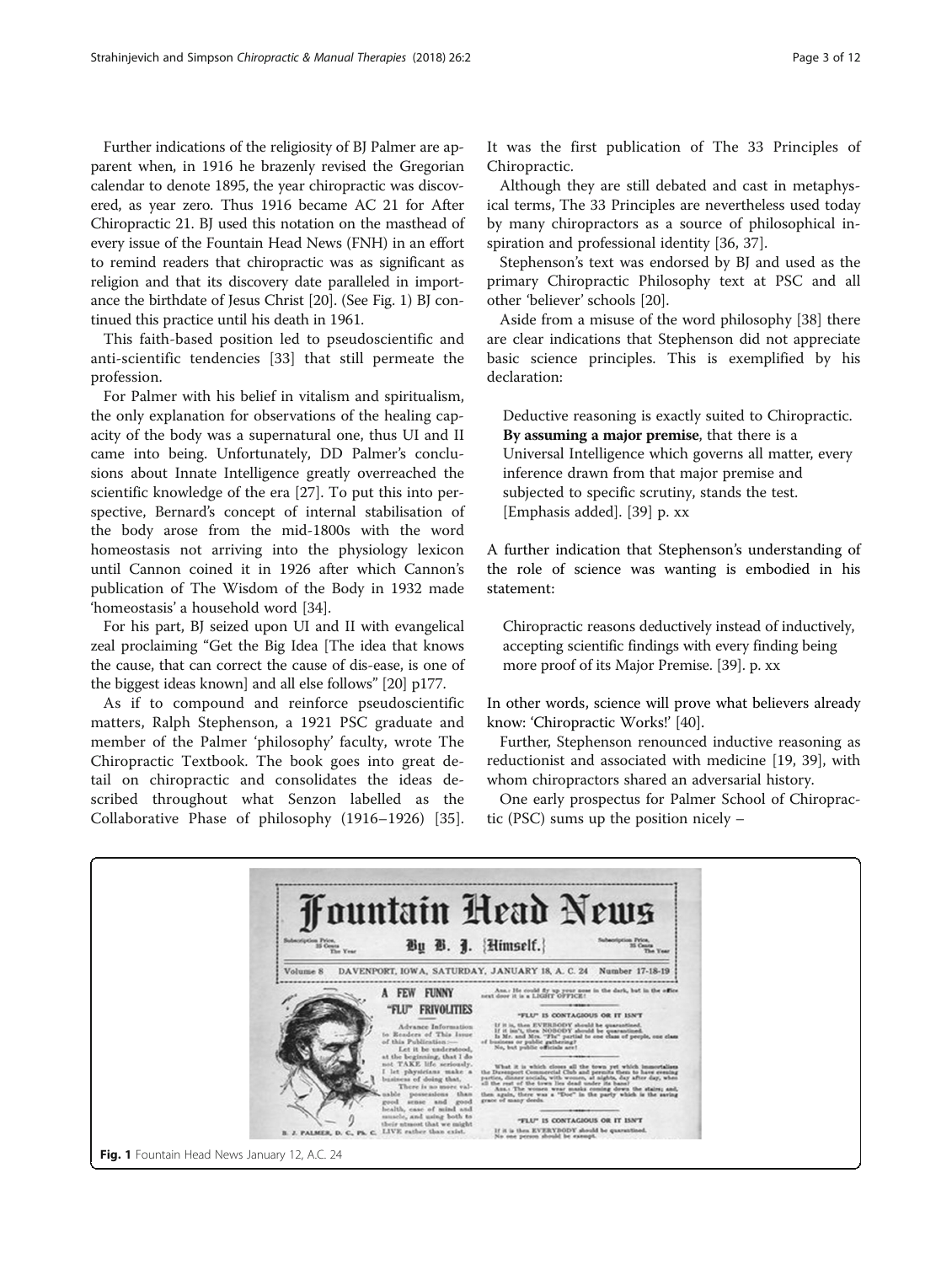We do not waste valuable time in observing healthy and morbid tissue under the microscope… students save time and money by omitting these useless studies. [[41\]](#page-9-0)

Concurrently, medicine made great strides to standardize its education and began to adopt biologically plausible explanations for disease and methods of treatment [[42](#page-9-0)], thereby gaining cultural authority. This placed chiropractic and medicine at loggerheads, leading to chiropractic being labelled quackery and calls for the imprisonment of chiropractors on the grounds of practising medicine without training or licence [\[43,](#page-9-0) [44\]](#page-9-0).

In essence, the very principles (UI and II) that served to cement chiropractic in the popular consciousness would later cause a rift between it and organised medicine. Furthermore they would drive a wedge between progressive, scientifically oriented chiropractors and fundamentalists who sought to maintain the status quo. Ultimately, UI and II would prove to be a mixed blessing.

# A mixed blessing

As chiropractic grew, the Palmerian anti-scientific dogma began to be regarded by many early 'disciples' as religious baggage, which began to chafe questioners within the profession to the point of taking decisive action. This was fully evident by 1906 just a few short years after DD opened the Palmer School of Chiropractic in Davenport and started teaching his techniques in 1897. Some of the key departures from the Palmer path are touched on here.

Opening schools to teach chiropractic was not unusual for Palmer graduates. Indeed, this was in keeping with the instruction to "teach and practice" chiropractic as noted on Palmer's certificate of graduation [[45](#page-9-0)]. In 1901, the same year that he graduated from Palmer's school, Solon Langworthy, one of DD Palmer's first 15 disciples, established a more contemporary school: Langworthy's Cedar Rapids [Iowa] Chiropractic School and Cure. Langworthy integrated other treatment methods in his approach, including osteopathy, naturopathy, medical orthopaedics, as well as the use of mechanical traction and stimulation devices [\[46](#page-9-0)].

Later, Oakley Smith and Minora Paxon, both Palmer graduates and faculty members of DD's Santa Barbara California school, joined Langworthy's faculty and in 1903 his school was renamed the American School of Chiropractic & Nature Cure (ASC).

At this point Langworthy proposed a partnership with the Palmers that would see the ASC combine with the Palmer schools and others opened. While BJ was open to the idea, DD made clear in his rejection in his letter to Langworthy.

Chiro. [sic] is not benefited by mixing it with any other method [\[46\]](#page-9-0) p. 5

Those who desire to practice it with other methods have a right to do so, but if they call the mixture chiropractic we will call them down. [[46\]](#page-9-0) p. 6

DD's resounding rejection of the prospect of combining chiropractic with various other healing procedures was the beginning of what is under scrutiny here: the straight [pure]/mixer schism with Langworthy arguing that Palmer's concept of adjustments by hand was not sufficiently scientific and accurate and DD staunchly arguing that chiropractic was done by hand only [\[20\]](#page-9-0).

Langworthy's influence on the fledgling profession is noteworthy for the number of firsts he achieved. The ASC was of particular importance because it was the first chiropractic school to establish a systematized curriculum of lectures and clinical work. Langworthy published the first regular scholarly chiropractic journal – The Backbone – and, with co-authors Smith and Paxon, published the first chiropractic textbook – Modernized Chiropractic. Also, Langworthy established the first organized chiropractic society, the American Chiropractic Association. [\[45\]](#page-9-0) Oakley Smith, Langworthy's associate and co-author introduced the word 'subluxation' into the chiropractic lexicon as well as the concept of the intervertebral foramina being involved with interference with nerve transmission [[45\]](#page-9-0) and importantly to the believer/questioner divide, Langworthy argued that the brain was the source of the "Unseen power" that gave force to the nerves, not Universal Intelligence as espoused by DD. [[47\]](#page-9-0)

In addition Langworthy was instrumental in securing the passage of the first chiropractic legislation to regulate the practice of chiropractic in the USA. The 1905 Act stipulated required examinations in courses similar to those taught at the American School and specified that applicants required 2 years of training in an approved school of chiropractic in order to be licensed. Not only did this mean that the standard of chiropractic education was mandated and uniform, it meant that he and his graduates were able to practise chiropractic with impunity from prosecution. While this might have been regarded as a significant achievement for many in chiropractic, it enraged DD who lobbied the Governor and the bill was vetoed but the cracks within chiropractic remained [\[20\]](#page-9-0) pp37–8.

Willard Carver, a lawyer and chiropractor was a staunch supporter of DD. Indeed, he had pleaded DD's case for a pardon with the state Governor following DD's 1906 conviction for practising medicine without a licence. By this time however, Carver was dissatisfied with BJ's leadership and no longer content to continue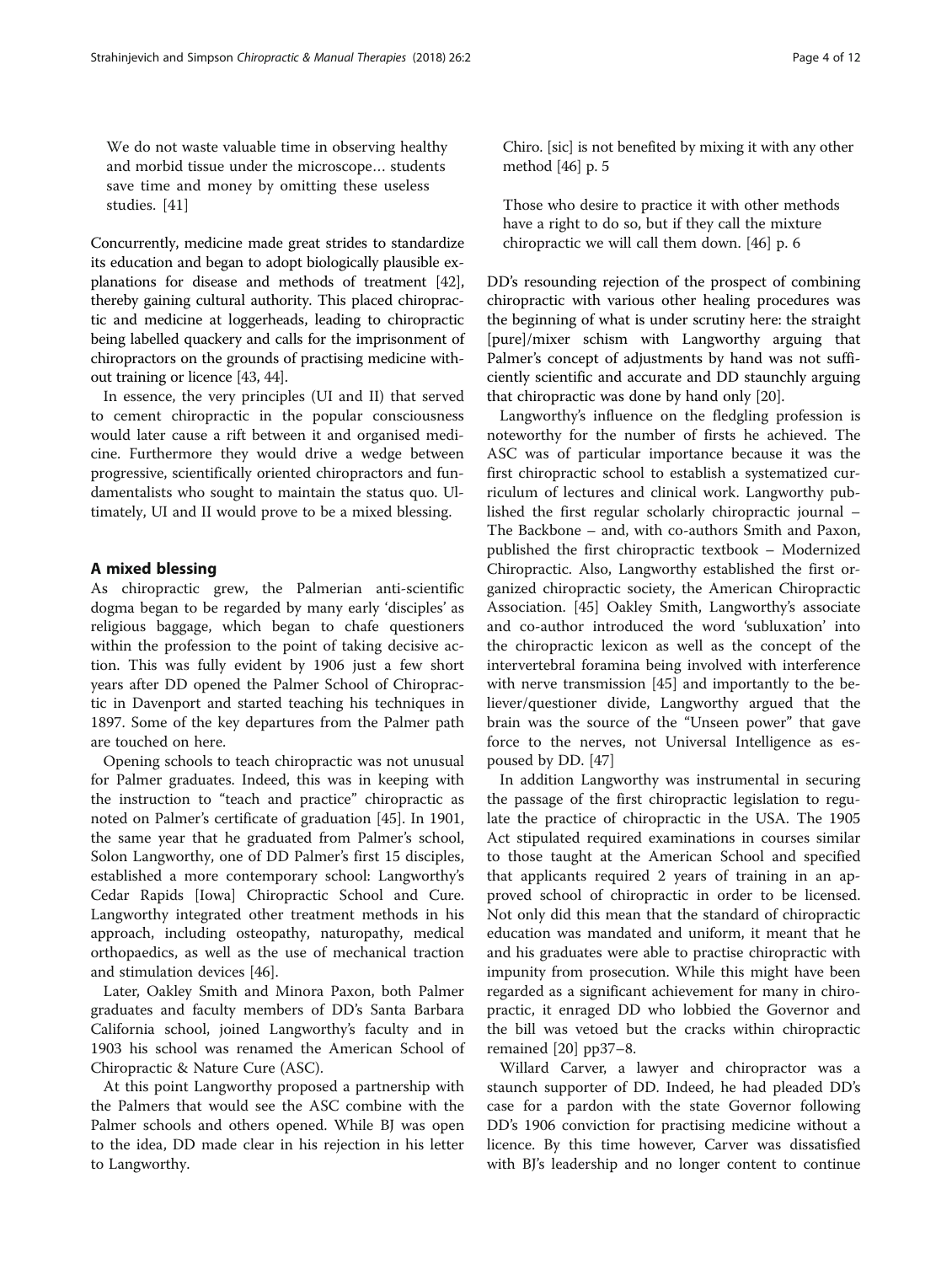to do business with DD because of "his particular impulsiveness and his strange, not to say erratic way of doing things" [\[48](#page-9-0)] p.19 and in the same year formed the breakaway Carver College of Chiropractic in Oklahoma City [[14\]](#page-9-0) naming it as the "science-head of chiropractic" to distinguish it from Palmer's "Fountain Head". Carver continued his foray into chiropractic education by opening schools in New York City (1919), Washington DC, (1922), and Denver Colorado (1923). Carver's curriculum rejected DD's concept of Innate Intelligence healing the body, favouring a naturalistic view in which physiologic processes reconstruct the body [[47\]](#page-9-0).

By 1906 John Fitz Alan Howard – a one time faculty member at PSC – was well aware of the rampant dissent at Palmer School of Chiropractic. That same year Howard became so disturbed by the low level of scientific literacy among PSC graduates that he moved, with DD's approval, to form a new, scientifically rigorous school in the same building where DD had begun his School and Cure in Davenport Iowa. [\[29\]](#page-9-0) In 1908 Howard's National School of Chiropractic was moved to Chicago where it employed medical doctors to teach anatomy, chemistry and diagnosis, thereby setting Howard at odds with PSC [[10](#page-9-0)]. Further, Howard's warning to students not to "dwindle or dwarf chiropractic by making a religion out of a technic" [[29](#page-9-0)] p.17 did little to ingratiate him with the Palmers.

These are but a smattering of the examples of the ideological wars that were raging within the new chiropractic profession. While the initial adherence to vitalistic ideas solidified chiropractic, the Palmers' leadership – with their adherence to vitalism and marginalization of science – stymied progressive thinkers and derailed mainstream integration. This led to an endless feedback loop between questioners and believers, each entrenching the other's position in the phenomenon identified by Tourangeau and Rasinski as the 'backfire effect' [[49\]](#page-9-0).

To date, neither side has been able to find true common ground [[1,](#page-8-0) [6](#page-9-0)], often using arguments and tactics that have increased division, further split the profession and negatively affected social standing [\[50](#page-9-0)].

# The hundred years' war: what perpetuates this ideological dispute?

While not as interesting as the conflict between the Houses of Plantagenet and Valois, the question of why the schism has persisted for a century is, from an insider's perspective, perplexing and from any observer external to the profession, fascinating. At the risk of offending, we suggest that the answer lay in a blend of facts, alternative facts, and logical fallacies, each of which will be explored below.

The facts regarding the schism are fairly straightforward and have, to a large extent been examined in the preceding sections.

Whether the commonly portrayed events surrounding the 'discovery of chiropractic' in 1895 are facts or alternative facts is not so clear. According to DD Palmer, a well-read, self-educated magnetic healer, chiropractic was 'discovered' on September 18th 1895 during the pre-scientific era of health care. [\[51](#page-9-0)] Palmer claimed to have restored the hearing of Harvey Lillard, the deaf janitor in the building where Palmer had his magnetic healing clinic. According to Palmer his first adjustment was not a chance affair. Rather, it was a calculated intervention and the results were not unexpected. [[51, 52](#page-9-0)]

There is however, credible evidence that the famous adjustment did occur not in the manner described by Palmer [[52](#page-9-0)] on the claimed date of 18 September 1895. Indeed, the best guess is that chiropractic was 'discovered' somewhere between September 1895 and January 1896 [[53](#page-9-0)]. There is even disagreement on what section of Lillard's spine was adjusted [\[20](#page-9-0)]. Giving Palmer the benefit of the doubt, it is perhaps safer to refer to his account of the Lillard incident as what Donald Trump describes as 'truthful hyperbole - an innocent form of exaggeration — and a very effective form of promotion' [\[54](#page-9-0)]. p 58.

Whatever its origins, the facts are that chiropractic has gone on to be widely recognised as the third largest primary contact health care profession in the Western world with millions of 'satisfied' clients attending for care every year [[55\]](#page-9-0) – proof positive that 'chiropractic works'. This is but one of chiropractic's fallacies<sup>1</sup>: argumentum ad populum. It is fallacious to argue a premise [chiropractic works] on the basis that it must be true because so many people believe it or use it.

Chiropractic emerged in the late 1800s towards the end of the Era of Heroic Medicine. During most of the 1800s three groups of healers, few of whom had much in the way of formal training, dominated the health care system: the eclectics, homeopaths and regular physicians [[56\]](#page-9-0). Many health care providers, including DD Palmer, were searching for what might be considered the magic bullet for mankind – the cure for all of mankind's ills.

While DD Palmer had no formal training, he was an avid reader of medical journals, which provided him with an in-depth understanding of anatomy and physiology, as it was known in the late 1800s. Analysis of his writings suggests that his grasp of these sciences may well have been more extensive than that of his medical contemporaries [\[22](#page-9-0), [57](#page-9-0), [58](#page-9-0)] and Palmer's explanations for chiropractic were derived from the concepts of the neurology current in the late 1800s [\[59\]](#page-9-0).

DD Palmer believed he had discovered, not just the magic bullet but the answer to the question: what is life? DD's 'discovery' may well have been the first of chiropractic's three initial fallacies. The discovery was The Fallacy of the Crucial Experiment: claiming that some idea [chiropractic subluxation theory] has been proved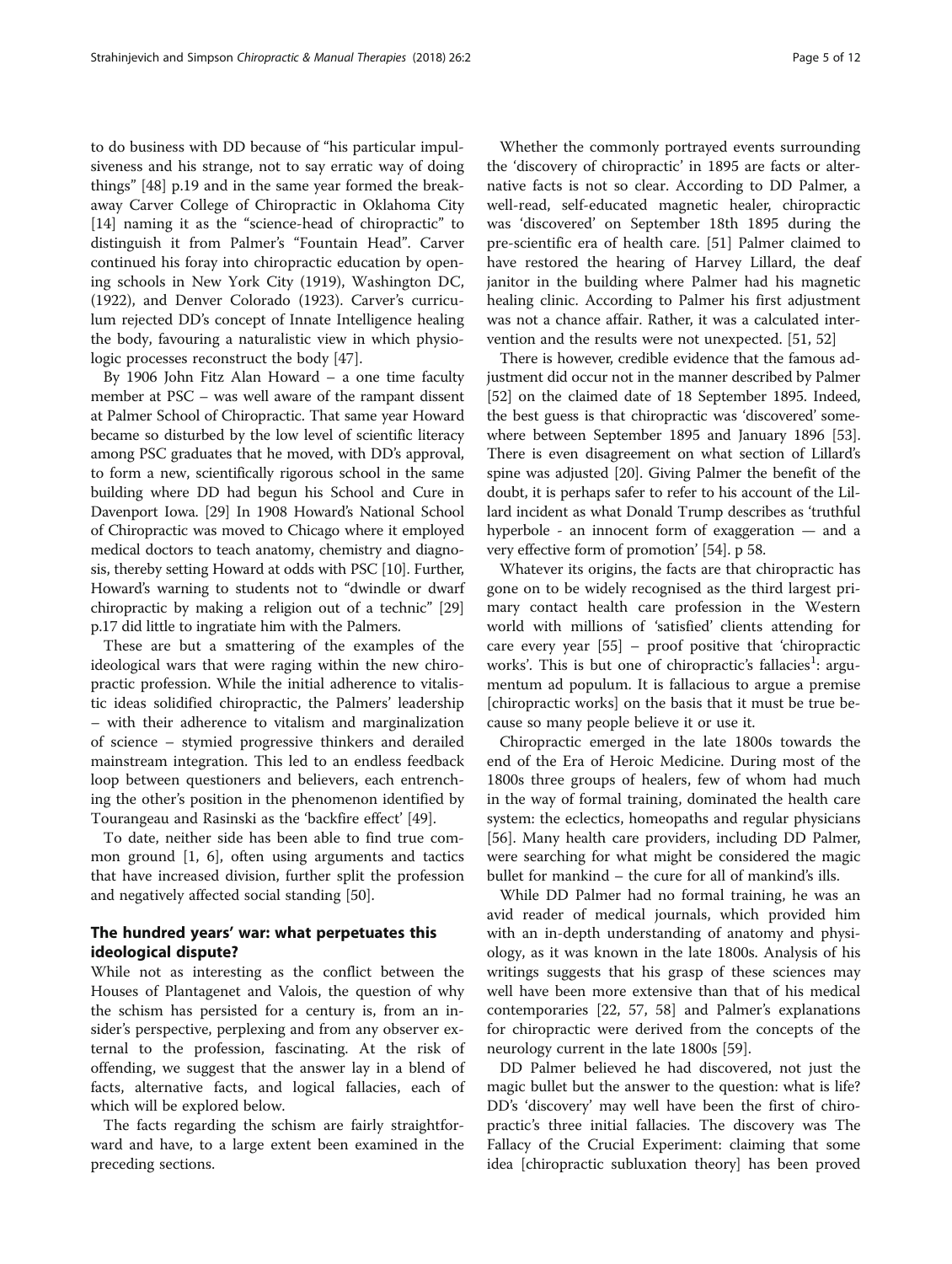by a pivotal discovery [Lillard's restored hearing]. NB: this is disregarding the biological implausibility of the claim. The second was The Golden Hammer Fallacy: Proposing the same type of solution [adjustment] to different types of problems [all of mankind's ills]. And the third was The Argument to the Future: Once the answer was known – chiropractic – it was only a matter of time before proof would emerge confirming what the enlightened already knew.

When BJ Palmer took over the reins of the Palmer School of Chiropractic in 1903 he ruled with an iron fist [[20\]](#page-9-0). Much of what occurred during BJ's era at the helm of The Fountain Head was driven by BJ's adherence to Blind Authority Fallacy: Asserting that a proposition [The Big Idea] is true solely on the authority making the claim while also ignoring any counter evidence no matter how strong and Proof by Intimidation: employing intimidation to prevent questioning the authority or a priori assumptions of the one making the argument.

While these approaches may be compelling, they did not encourage enlightenment for the developing profession. Rather, we have argued that this was the cause of the 100-year schism or, as Keating phrased it, perpetuating a state of static rationalism versus dynamic science [[60\]](#page-9-0) p.81. DD himself would likely have found this state of affairs perplexing as indicated by his statement on "classes of chiropractors".

There are two classes of Chiropractors, those who desire to know all they can of physiology, pathology, neurology and anatomy, and those who have an aversion for intelligence, do not want to take effect into consideration, depending only upon an examination of the spinous process. (Palmer 1910) p. 335

Prior to 1910 there was little drive for health care reform. The impetus arrived in the form of Abraham Flexner's 1910 report [[61](#page-9-0)] which was heavily promoted by an organized American Medical Association [\[62](#page-9-0)].

While King argues that Flexner's report was "probably the most grossly overrated document in American medical history" [[63](#page-9-0)] p.1079, others hold quite a different position and there is no doubt that the Flexner Report heralded the Golden Age of Doctoring and its associated medical dominance of the health care system [\[64](#page-9-0)]; a dominance which would continue for decades [\[65](#page-9-0)]. The Golden Age represented a move to scientific medicine and concurrently a rejection of the sectarian health care system that the Golden Age of Medicine replaced. Furthermore, there was a move to professionalism within medicine that brought with it an eschewing of advertising [[64](#page-9-0)].

The Flexner Report also facilitated the demise of virtually all other healing sects [\[66\]](#page-9-0), with the obvious exception of chiropractic. In a damning statement, Flexner made his considered position on chiropractic abundantly clear. Chiropractic did not deserve mention in any educational discussion. Rather,

The chiropractics [sic]. the mechano-therapists, and several others are medical sectarians, though exceedingly desirous of masquerading as such; they are unconscionable quacks, whose printed advertisements are tissues of exaggeration, pretense and misrepresentation of the most unqualifiedly mercenary character. The public prosecutor and the grand jury are the proper agencies for dealing with them. (Flexner 1910) p.158

The court system did its very best to stem the growth of chiropractic. Within the first 30 years of the chiropractic profession's existence there were more than 15,000 prosecutions for practising medicine without a licence, about 20% of which resulted in incarceration [[67](#page-9-0)]. However, it was to no avail. As stated above, the fledgling profession grew into the third largest primary contact profession in the Western world albeit an ideologically divided one. What did emerge from the thousands of prosecutions was a mantra, one that played an effective role in the thousands of courtroom proceedings:

- Chiropractic is a separate and distinct 'philosophy'.
- Chiropractic is the antithesis to all things medical.
- Chiropractors do not diagnose; they analyze the spine for subluxations.
- Chiropractors do not treat any disease: they remove subluxations and thereby remove the interference caused by subluxations.
- Only a body free of subluxations can reach its full potential. [\[20\]](#page-9-0)

This mantra, believed by many and accepted by most, became a part of the chiropractic psyche and irrevocably part of chiropractic culture [[40\]](#page-9-0).

A separate and distinct chiropractic professionalism also emerged, one that differed substantially from traditional professionalism. While it is widely accepted that altruism is central to traditional professionalism [\[68](#page-9-0)], chiropractic professionalism favoured entrepreneurialism and recognised financial success as a strong indicator for accomplishment [[11\]](#page-9-0).

In stark contrast to the medical profession's ethical ban on advertising, chiropractic embraced marketing. Even chiropractic students were encouraged to advertise heavily [[11,](#page-9-0) [69\]](#page-10-0).

This was epitomized by BJ's advertising epigram<sup>2</sup> (See Fig. [2\)](#page-6-0):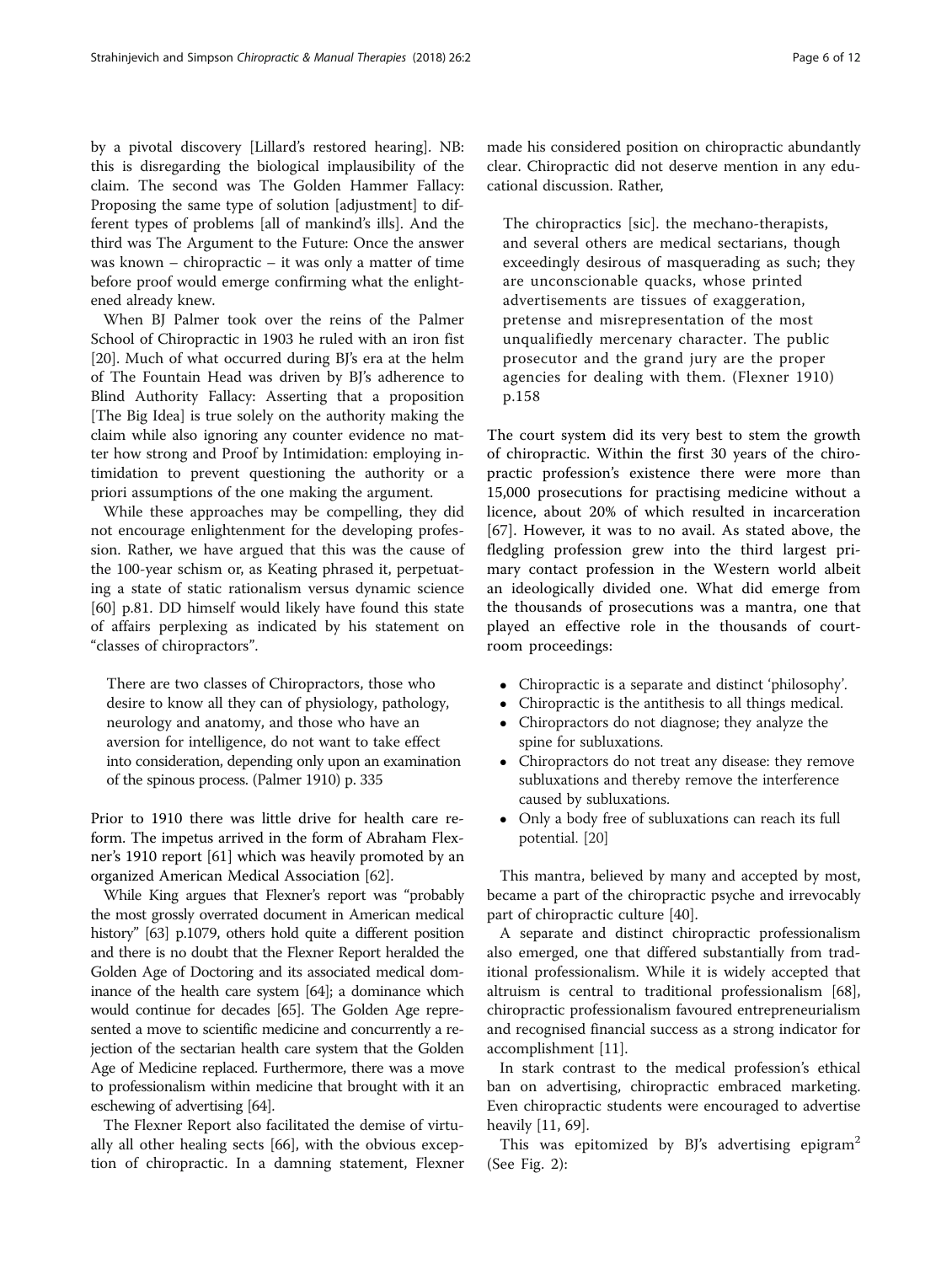<span id="page-6-0"></span>

This chiropractic professionalism did nothing to endear it to other more powerful players in the health care system. Further, the apparent rejection of traditional professional attributes in favour of free-market principles was, and continues to be a source of internal friction within the profession. [[70](#page-10-0)–[72](#page-10-0)].

In conjunction with the years of prosecutions through the legal system, the fledgling chiropractic profession endured decades of persecution with the implementation of the American Medical Association's Iowa Plan which sought to 'contain and eliminate chiropractic as a health hazard in the United States' [and abroad] [[73\]](#page-10-0).

These external influences were enough to unite the profession in a common defence, a necessary contributor to its survival. The downside of the common defence was the resultant development of a siege mentality: a belief held by group members that those outside the group have negative behavioural intentions towards them (Bar-Tal and Antebi 1992). A siege mentality is strengthened by what Bar-Tal describes as delegitimization whereby a group is categorized into extremely negative social classifications and thereby excluding them from acceptability (Bar-Tal 1990).

Given the prolonged history of chiropractic persecution and prosecution and the Iowa Plan's labelling of chiropractic as a hazard to rational health care and chiropractors as rabid dogs and killers [[73\]](#page-10-0) it would be difficult to argue that chiropractors were incorrect in holding a belief that others had negative behavioural intentions toward them. I.e. a siege mentality developed as a part of the culture of chiropractic.

Bar-Tal identified several characteristics of a culture with a siege mentality (SM) and importantly for this discussion, Bar-Tal highlights 4 consequences of a siege mentality [\[74\]](#page-10-0). These are:

- 1. The SM group develops extremely negative attitudes towards other groups.
- 2. The SM group develops extreme sensitivity to any actions by other groups that may be perceived as negative toward the SM group. There is distrust and suspicion on the part of the SM group toward any 'opposing' group.
- 3. The SM group develops internal mechanisms to ensure conformity and obedience to its ideology.
- 4. The SM group may take actions that are out of step with internationally accepted behavioural codes.

It is beyond the scope of this paper to perform a comprehensive analysis of chiropractic with regard to Bar-Tal's siege mentality consequences however there is sufficient evidence already published to argue in favour of their acceptance [\[40](#page-9-0), [75](#page-10-0)–[78\]](#page-10-0).

Arguably political medicine's campaign against chiropractic was impetus for a siege mentality within chiropractic [\[79](#page-10-0)]. When the anti-chiropractic campaign effectively ended with the Getzendanner decision [\[80](#page-10-0)] in the USA and the decision of the Australian Consumer and Competition Commission in Australia [\[81](#page-10-0), [82\]](#page-10-0) an era of interprofessional cooperation the likes of which the chiropractic profession had never experienced began [[83\]](#page-10-0) and continues today.

With the majority of the schism's perpetuators removed or resolved, one might expect the schism to disappear. Sadly this is not the case. The schism continues to exist perhaps because of "fear of extinction from the onslaught of modernity" [\[78\]](#page-10-0) p. 9 and all that entails and furthermore, the schism continues to have a negative impact on the profession. This raises the 'so what' question: should chiropractic become mainstream? It has survived largely on its own for this long; perhaps remaining separate and distinct is a good thing?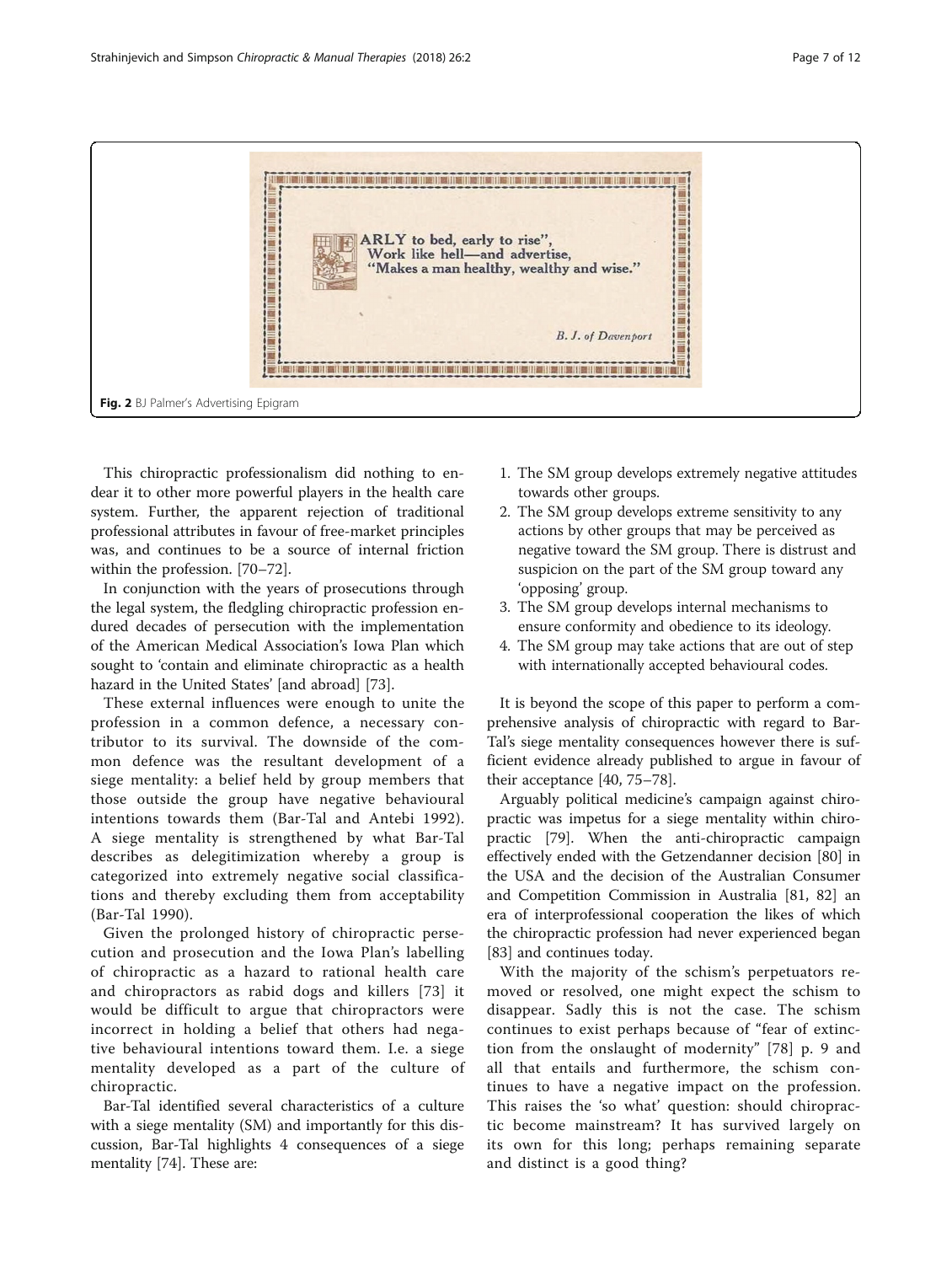# Should chiropractic become mainstream? What are the benefits?

Even though chiropractic has earned many of the features of a mainstream healthcare profession [[18\]](#page-9-0), vitalistic groups within chiropractic have long sought to maintain a 'separate and distinct' [from all things medical] footing [[84\]](#page-10-0). By doing so, they have stymied progress towards integration [[21,](#page-9-0) [85\]](#page-10-0).

As discussed in previous sections, this position – which appears to have arisen due to stubborn adherence to vitalistic ideology – has limited acceptance, hindered interprofessional cooperation within health care and brought ridicule from both the academic and scientific communities [\[86\]](#page-10-0). Perhaps worst of all, it has perpetuated a subculture of unethical practice, negatively impacting cultural authority [[7,](#page-9-0) [72\]](#page-10-0) and limiting utilisation. [\[3,](#page-9-0) [87](#page-10-0)]

Given this state of affairs, are there benefits in transforming and integrating chiropractic within mainstream health care? We suggest the answer is a resounding yes.

Firstly, closer collaboration within mainstream health care represents a benefit to society. By dint of training, chiropractors are uniquely placed to offer conservative, non-surgical management of spinal conditions. This places chiropractors at the forefront of addressing musculoskeletal disorders in general and spinal pain specifically.

Given that chronic low back pain represents the second leading cause of disability world-wide [\[88\]](#page-10-0) – and that chiropractic appears to be a safe, effective and cost effective intervention [[89](#page-10-0)] - positioning chiropractors as a mainstream partner addresses a shortfall within the health care system. Manga highlighted this almost 25 years ago [[90\]](#page-10-0) and today, evidence suggests that closer alliances between chiropractors and medical doctors lead to improved management, reduced chronicity and enhanced patient satisfaction. [[91](#page-10-0), [92\]](#page-10-0)

Secondly, integration with the mainstream represents a benefit to the economy. Recent research examining key indicators demonstrate chiropractic care to be safe, effective and cost-effective in a variety of situations, including:

- Reducing workers compensation claims [\[93\]](#page-10-0)
- Managing sequelae of mild traumatic brain injury [\[94](#page-10-0)]
- Reducing workplace absenteeism [\[95](#page-10-0)]
- Improving outcomes in hip osteoarthritis [\[96\]](#page-10-0)
- Reducing chest pain associated with stable angina [\[97\]](#page-10-0)
- Reducing use of opioids for chronic pain [[98](#page-10-0)]
- Reducing rates of spinal surgery [[99](#page-10-0)]

Given costly surgical alternatives [\[100\]](#page-10-0) or addictive opioids [\[101](#page-10-0)], increased utilisation of chiropractic services represents a proven, cost saving option for the management of musculoskeletal disease.

Finally, closer integration with the mainstream represents a long sought opportunity to contribute meaningfully to society, increase market share and enjoy increased cultural authority. The Swiss experience [[92](#page-10-0)] has shown that mingling of doctors and chiropractors enhances medical referrals and social perception of chiropractors. Furthermore, it allows for the collaborative training of chiropractic students within teaching hospitals, deepening expertise and enriching learning [[102](#page-10-0)].

The data emerging from Alberta Canada demonstrate that increased utilisation is achievable and sustainable. By promoting a position that chiropractic is the management of musculoskeletal disorders by conservative manual means and encouraging collaborative care, Alberta's chiropractors enjoy a province-wide 20% utilisation rate. Chinook, a region in Alberta currently has the highest percentage of residents who have received chiropractic services (26%) and this has significantly increased from 15% in 2004. Add to these figures a 90% satisfaction rating and one might easily conclude that Albertan chiropractors are on the right track [[103\]](#page-10-0).

The latest data to emerge from Alberta was gathered by Janet Brown Opinion Research, between November 24 and December 22, 2016. These data show 24% of Albertans are currently seeing a chiropractor, or had seen a chiropractor in the past 12 months while 65% reported that they had received treatment from a chiropractor in the past. This is up from 58% in 2014. Further, patient satisfaction continues to be very high. Ninety-three per cent of those who are currently seeing a chiropractor provided a very satisfied rating [\[104](#page-10-0)].

It is worth noting that the Albertan data appear to be the highest utilization rate reported anywhere internationally in a public survey and is significantly higher than the 6–12% found by Lawrence and Meeker in their study of chiropractic utilization [[105](#page-10-0)].

### A way forward?

Despite historical differences, could or should the chiropractic profession find a unified way forward? Indeed, some within the profession [[50](#page-9-0)] have questioned the merit of 'unity at any cost' while others have gone so far as suggesting the profession be officially split along ideological lines [\[6](#page-9-0)]. Given fundamental differences between questioners and believers, seeking a false middle ground may only serve to increase in-fighting.

On the other hand, McGregor et al. [[2](#page-8-0)] have noted a shift in the focus of many within the profession, away from divergence and towards conservative spinal care. This practice pattern appears to reflect both patients' wants [[8](#page-9-0)] and needs [[106](#page-10-0)–[108](#page-10-0)].

Perhaps then unity should be achieved not by arguing over the primacy of vitalism – a long out-dated and thoroughly discredited ideology [[109](#page-10-0)–[113](#page-10-0)] - but rather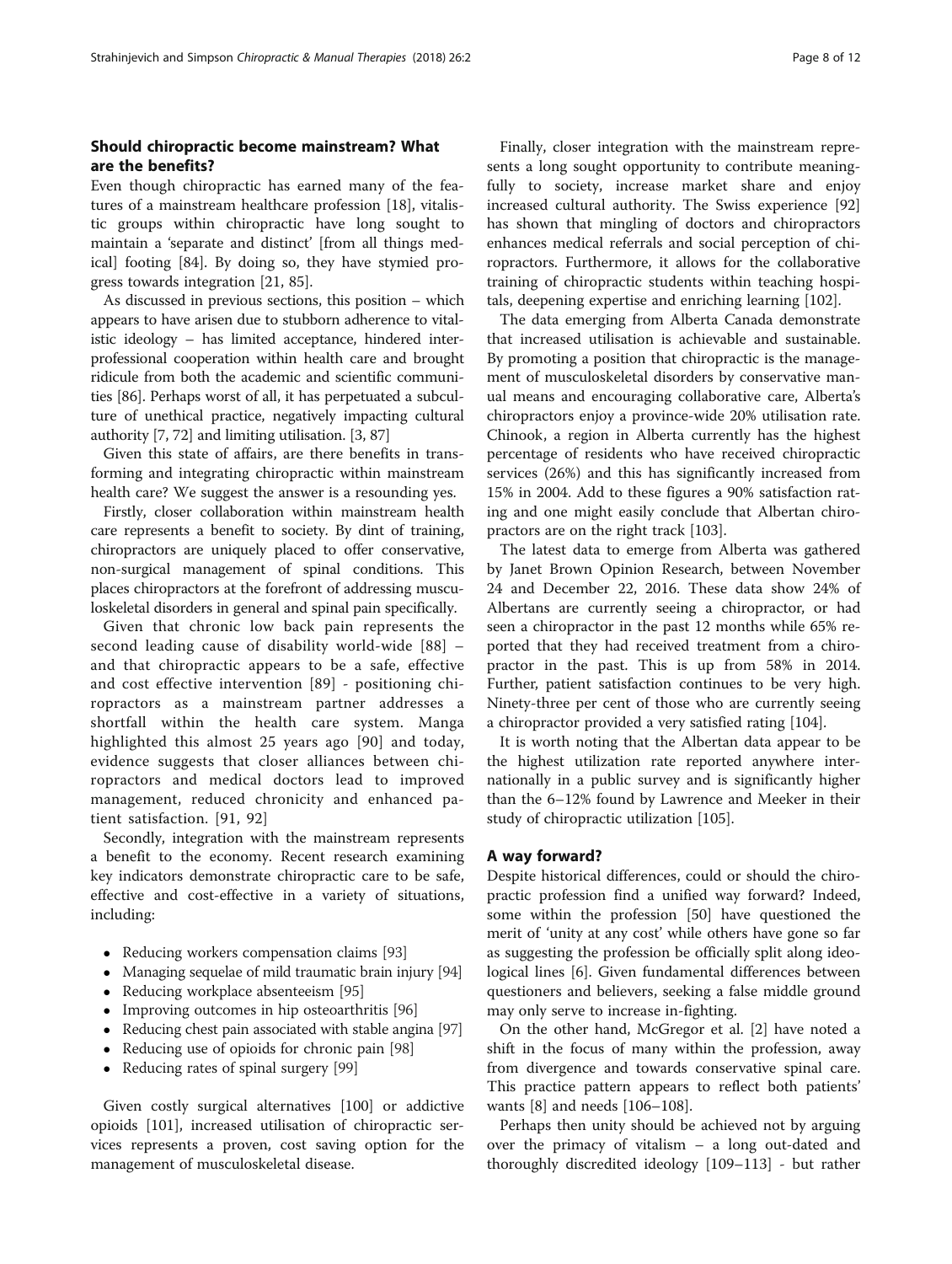<span id="page-8-0"></span>by joining with the public in addressing the need for conservative spinal care, public health, activity modification and nutritional guidance [[114](#page-10-0)–[116](#page-10-0)]. Practice trends suggest that chiropractors already routinely engage in these activities [\[117, 118\]](#page-10-0) and Murphy et al. have demonstrated this as a viable way forward, suggesting podiatry as a model for change [\[119\]](#page-10-0).

While such a reframe may alarm vitalists, it need not lead to loss of identity nor a fundamental change in job description, as Humphreys et al. [\[92\]](#page-10-0) have shown. Instead, by rejecting the notion of vitalism and its associated metaphysical concepts (entelechy, "elan vital", vis essentialis, etc.), chiropractors would be freed to focus on holism or more appropriately organicism – a paradigm that recognises that the sum of the parts is greater than the whole without invoking supernatural forces [\[111](#page-10-0)–[113\]](#page-10-0). Further, holism, or more appropriately the biopsychosocial model of care, advocates treating of the whole person, taking into account mental and social factors, rather than just the symptoms of a disease [[120](#page-10-0)]. This is a position that chiropractic has embraced since the outset [\[121, 122](#page-11-0)].

Such a reframe would allow chiropractors to occupy several different underserved niches in health care [\[17](#page-9-0)], without losing sight of the integrative nature of the body. Furthermore, it would allow the vast majority of mainstream co-aligned chiropractors to more easily collaborate with existing health care systems.

Ultimately, this form of unity would seek to unite professionals and prevent chiropractic from becoming 'unique and extinct'. While many of the perpetuators of the schism were forces external to the chiropractic profession, the pathway to unification is under the control of the profession.

There are signs that segments of the profession are ready, willing and able to move the Palmerian ideology into the history books where it belongs. Indeed, there are clear indications that there is a move in this direction within the profession worldwide. Both the General Chiropractic Council in the United Kingdom [\[123](#page-11-0)] and Chiropractic Australia [[124\]](#page-11-0) have formally recast subluxation theory as a historical – not clinical – concept. Likewise, the International Chiropractic Education Collaboration – an alliance of leading chiropractic schools – has squarely rejected subluxation theory and instead chosen to focus on graduating students ready to embrace evidence based practice, mainstream collaboration and public health initiatives [\[125](#page-11-0)].

Certainly, if the Swiss, Danish and Albertan experiences have taught us anything, it is that growth is possible once dogma is dropped. Time will tell if the profession as a whole is mature enough to do so.

## Conclusion

In this paper we have examined the historical origins of the century old ideological gulf that cleaves the

chiropractic profession. The schism as it is known has been identified as a division between those who adhere to the dogma of Palmerian ideology and those who embrace scientific advancement. Also considered were the some of the reasons, largely external to the profession for the perpetuation of the divide. We have demonstrated the benefits to both the society and the profession that can be achieved by progressing from the founder's ideology and suggested a pathway to unification.

#### **Endnotes**

<sup>1</sup>Readers wishing greater explanations for the fallacies referred to here are invited to read: Bennett, B. (2015). Logically Fallacious: The Ultimate Collection of Over 300 Logical Fallacies (Academic Edition): eBookIt. com. or visit: [https://www.logicallyfallacious.com/tools/lp/Bo/](https://www.logicallyfallacious.com/tools/lp/Bo/LogicalFallacies/184/The_Fallacies_Ac_An) [LogicalFallacies/184/The\\_Fallacies\\_Ac\\_An](https://www.logicallyfallacious.com/tools/lp/Bo/LogicalFallacies/184/The_Fallacies_Ac_An) <sup>2</sup>

<sup>2</sup>For an annotated bibliographic listing of BJ Palmer's epigrams readers are directed to: Success, Health and Happiness. The Epigrams of BJ Palmer. by Simon A Senzon. 2010, Integral Altitude Publishing, Asheville, NC.

#### Acknowledgements

Not applicable.

# Funding

No funding was required for this paper.

# Availability of data and materials

Not applicable.

#### Authors' contributions

Original essay question prepared by JKS for first year chiropractic unit. Original essay assignment written by BS. BS and JKS collaborated equally to expand the essay for this publication. Both authors read and approved the final manuscript.

#### Ethics approval and consent to participate

Not applicable.

#### Consent for publication

Not applicable.

#### Competing interests

The authors declare that they have no competing interests.

#### Publisher's Note

Springer Nature remains neutral with regard to jurisdictional claims in published maps and institutional affiliations.

#### Author details

<sup>1</sup>Gosnells, WA, Australia. <sup>2</sup>Discipline of Chiropractic, Murdoch University Perth, WA, Australia.

#### Received: 9 August 2017 Accepted: 20 December 2017 Published online: 16 January 2018

#### References

- 1. Good CJ. Chiropractic identity in the United States: wisdom, courage, and strength. J Chiropr Humanit. 2016;23:29–34.
- 2. McGregor M, Puhl AA, Reinhart C, Injeyan HS, Soave D, Abbott A, et al. Differentiating intraprofessional attitudes toward paradigms in health care delivery among chiropractic factions: results from a randomly sampled survey. BMC Complement Altern Med. 2014;14:51–9.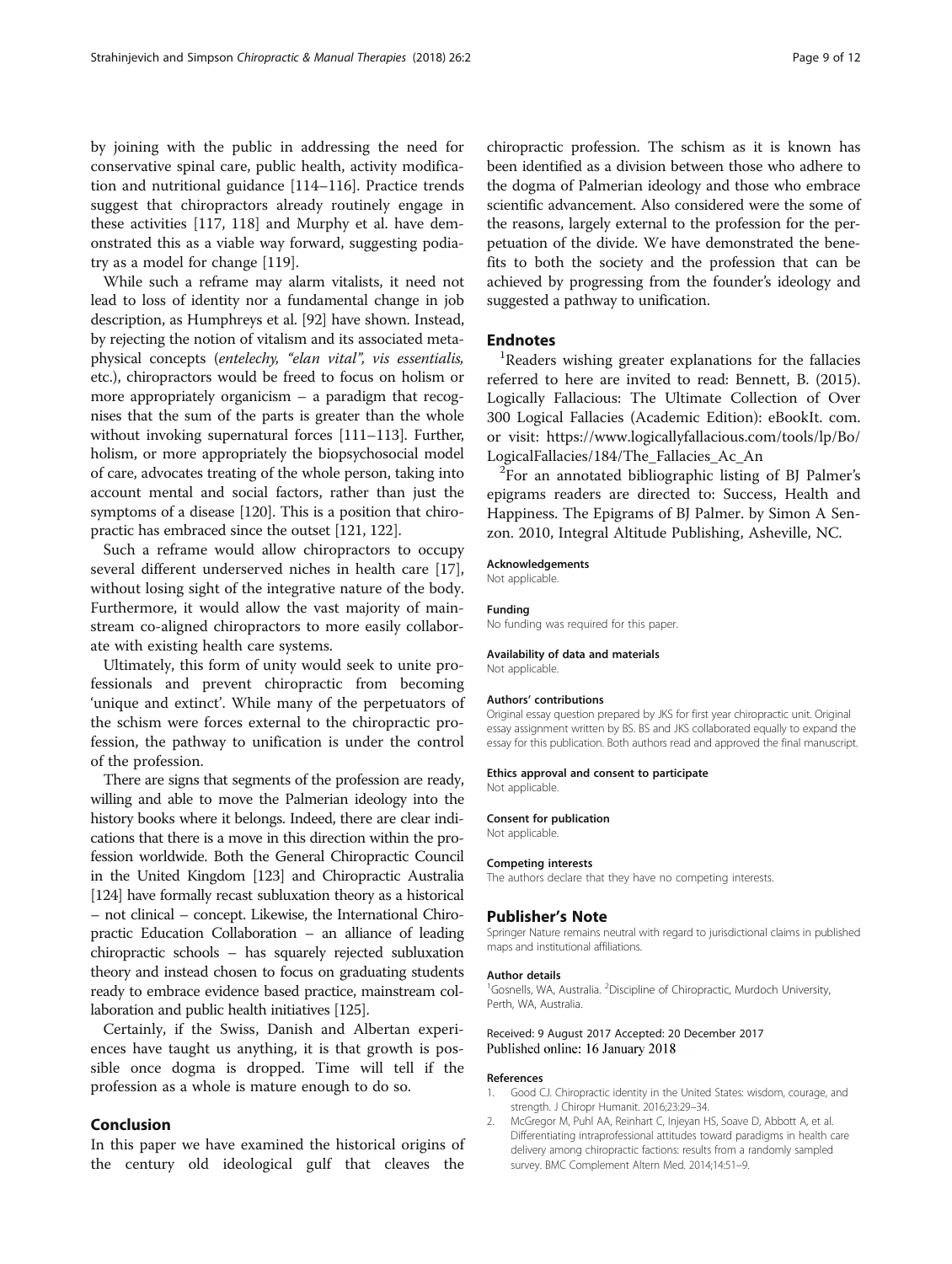- <span id="page-9-0"></span>3. Busse J, Janey J, Jacobs C, Ngo T, Rodine R, Torrance D, et al. Attitudes towards chiropractic: an analysis of written comments from a survey of north american orthopaedic surgeons. Chiropr Man Therap. 2011;19:25.
- 4. Donahue JH. The trouble with innate and the trouble that causes. J Philos Constr Chiropr Prof. 1992;2:21–5.
- 5. Emary PC, Houweling TAW, Wangler M, Burnie SJ, Hood KJ, Erwin WM, et al. A commentary on the implications of medication prescription rights for the chiropractic profession. Chiropr Man Therap. 2016;24:33.
- Simpson JK. The five eras of chiropractic and the future of chiropractic as seen through the eyes of a participant observer. Chiropr Man Therap. 2012;20:1.
- Haxton, N. Chiropractors association director resigns after unauthorised baby treatment (2015, 24 July), ABC News. Accessed from [http://www.abc.](http://www.abc.net.au/news/2015-07-24/chiropractors-association-of-australia-in-turmoil/6646326) [net.au/news/2015-07-24/chiropractors-association-of-australia-in-turmoil/](http://www.abc.net.au/news/2015-07-24/chiropractors-association-of-australia-in-turmoil/6646326) [6646326.](http://www.abc.net.au/news/2015-07-24/chiropractors-association-of-australia-in-turmoil/6646326)
- 8. Weeks WB, Goertz CM, Meeker WC, Marchiori DM. Public perceptions of doctors of chiropractic: results of a National Survey and examination of variation according to respondents' likelihood to use chiropractic, experience with chiropractic, and chiropractic supply in local health care markets. J Manip Physiol Ther. 2015;38:533–44.
- 9. Homola S. Real orthopaedic subluxations versus imaginary chiropractic subluxations. Focus Altern Complement Ther. 2010;15:284–7.
- 10. Kaptchuk TJ, Eisenberg DM. Chiropractic origins, controversies, and contributions. Arch Intern Med. 1998;158:2215–24.
- 11. Martin S. Chiropractic and the social context of of medical technology, 1895–1925. Technol Cult. 1993;34:808–34.
- 12. Wardwell W. A marginal professional role: the chiropractor. Soc Forces. 1952;30:339–48.
- 13. Coulter I. The chiropractic wars or the enemy within. Am J Chiropr Med. 1989;2:64–6.
- 14. Wardwell WI. The sixteen major events in chiropractic history. Chiropractic history. 1996;16:66–71.
- 15. Coulter I. Chiropractic: a philosophy for alternative health care. Oxford: Butterworth-Heinemann; 1999.
- 16. Coulter ID. Diversity versus unity: does making things count mean making everything count? J Can Chiropr Assoc. 2007;51:75–7.
- 17. Walker BF. The new chiropractic. Chiropr Man Therap. 2016;24:26.
- 18. Meeker WC, Haldeman S. Chiropractic: a profession at the crossroads of mainstream and alternative medicine. Ann Intern Med. 2002;136:216–27.
- 19. Phillips R. Philosophy and chiropractic: dimensions and directions. J Chiropr Humanit. 1995;5:2–7.
- 20. Keating JC. B.J. Of davenport: the early years of chiropractic. Davenport: Association for History of Chiropractic; 1997.
- 21. Morrison P. Adjusting the role of chiropractors in the United States: why narrowing chiropractor scope of practice statutes will protect patients. Health Matrix. 2009;19:493–537.
- 22. Donahue JH. Philosophy of chiropractic: lessons from the past, guidance for the future. J Can Chiropr Assoc 1990;34:194–205.
- 23. Brown CG. Chiropractic and Christianity: the power of pain to adjust cultural alignments. Church Hist. 2010;79:144–81.
- 24. Ahlstrom SE. A Religious History of the American People. 2nd edition. London: Yale University Press; 2004.
- 25. Bednarowski MF. Gender in New and Alternative Religions. In: Introduction to New and Alternative Religions in America [Five Volumes]. Gallagher E V., Ashcraft WM, editors. Westport, Conn: Greenwood Publishing Group; 2006. p. 206.
- 26. Folk H. The Religion of Chiropractic: Populist Healing from the American Heartland. Chapel Hill: UNC Press Books; 2017.
- 27. Donahue JH. D. D. Palmer and innate intelligence: development, division and derision. In: Chiropractic history : the archives and journal of the Association for the History of chiropractic; 1986. p. 31–6.
- 28. Palmer DD. The Chiropractor's adjuster: text-book of the science, art and philosophy of chiropractic for students and practitioners. Portland: Portland Printing House; 1910.
- 29. Beideman RP. Seeking the rational alternative: the National College of chiropractic from 1906 to 1982. Chiropr Hist Arch J Assoc Hist Chiropr. 1983;3:17–22.
- 30. Palmer DD. The Chiropractor. Kila, MT: Kessinger Publishing; 2010.
- 31. Palmer DD. DD Palmer's religion of chiropractic. 1911.
- 32. Young KJ. Gimme that old time religion: the influence of the healthcare belief system of chiropractic's early leaders on the development of x-ray imaging in the profession. Chiropr Man Therap. 2014;22:36.
- 33. Keating JC. Chiropractic: science and Antiscience and pseudoscience side by side. The skeptical inquirer; 1997. p. 37–43.
- 34. Cooper SJ. From Claude Bernard to Walter Cannon. Emergence of the concept of homeostasis. Appetite. 2008;51:419–27.
- 35. Senzon S. A history of the mental impulse: theoretical construct or scientific reality? Chiropr Hist. 2001;21:63–76.
- 36. Biggs L, Hay D, Mierau D. Canadian chiropractors' attitudes towards chiropractic philosophy and scope of practice: implications for the implementation of clinical practice guidelines. J Can Chiropr Assoc. 1997;41:145.
- 37. Biggs L, Mierau D, Hay D. Measuring philosophy: a philosophy index. J Can Chiropr Assoc. 2002;46:173–84.
- 38. Coulter ID. Uses and abuses of philosophy in chiropractic. Philos Constr Chiropr Prof. 1992;2:3–7.
- 39. Stephenson RW. Chiropractic textbook. Palmer School of Chiropractic: Davenport; 1927.
- 40. Keating JC, Mootz RD. The influence of political medicine on chiropractic dogma: implications for scientific development. J Manip Physiol Ther. 1989;12:393–8.
- 41. Boyd C. The Cult of Chiropractic. Shreveport, La: Louisiana State Medical Society; 1953.
- 42. Duffy TP. The Flexner report 100 years later. Yale J Biol Med. 2011; 84:269–76.
- 43. Wardwell W. Chiropractic: history and evolution of a new profession. St Louis: Mosby Year Book; 1992.
- 44. Kent C. Paying the price: going to jail for chiropractic. Dyn Chiropr. 2012;30
- 45. Gibbons RW. Solon Massey Langworthy: keeper of the flame during the 'lost years' of chiropractic. Chiropr Hist. 1981;1:15–21.
- 46. Zarbuk M. Chiropractic parallax. Chiropractic history; part 3. IPSCA J Chiropr. 1988;July:4–7.
- 47. Lerner C. The Lerner report: a history of the early years of chiropractic. New York; Foundation for Health Research, Inc. 1952.
- 48. Carver W. History of Chiropractic. Phoenix, AZ: National Institute of Chiropractic Research. 1936.
- 49. Tourangeau R, Rasinski K. Cognitive processes underlying context effects in attitude measurement. Psychol Bull. 1988;103:299–314.
- 50. McDonald W. Chiropractic peace. 1st ed. Victoria: Trafford Publishing; 2009.
- 51. Keating MM, Cleveland C. Chiropractic history: a primer. Davenport: Association for the History of Chiropractic; 2004.
- 52. Weise G, Peterson D. Daniel David palmer 'old dad Chiro'; the founder of chiropractic. In: Peterson D, Weise G, editors. Chiropractic. An illustrated history. St Louis: Mosby-Year Book Inc; 1995. p. 56–90.
- 53. Troyanovich S, Troyanovich J. Reflections on the birth date of chiropractic. Chiropr Hist. 2013;33:20–32.
- 54. Trump D, Schwartz T. Trump : the art of the deal. New York: Random House; 1987.
- 55. Chapman-Smith D. The Chiropractic Profession. Its education, practice, research and future directions. DeMoines: NCMIC Group Inc; 2000.
- 56. King LS. III. Medical sects and their influence. JAMA. 1982;248:1221.
- 57. Gaucher-Peslherbe G. Chiropractic: early concepts in their historical setting. National College of Chiropractic: Lombard; 1989.
- 58. Gaucher-Peslherbe P, Wiese G, Donahue J. Daniel David Palmer's medical library: the founder was 'into the literature. Chiropr Hist Arch J Assoc Hist Chiropr. 1995;15:63–9.
- 59. Terrett A. The genius of DD palmer. J Aust Chiropractors' Assoc. 1986;16:150–8.
- 60. Keating JC. Scientific epistemology and the status of chiropractic: we are what we do. Eur J Chiropr. 1993;41:81–8.
- 61. Flexner A. Medical education in the United States and Canada. A report to the Carnegie Foundation for the Advancement of Teaching. New York: Carnegie Foundation for the Advancement of Teaching; 1910.
- 62. Beck AH. The Flexner report and the standardization of American medical education. JAMA J Am Med Assoc. 2004;291:2139–40.
- 63. King LS. Historical vignette: XX. The Flexner report of 1910. JAMA. 1984; 251:1079–86.
- 64. Starr P. The Social Transformation of American Medicine. The rise of a sovereign profession and the making of a vast industry. New York: Basic Books; 1982.
- 65. McKinlay JB, Marceau LD. The end of the golden age of doctoring. Int J Health Serv. 2002;32:379–416.
- 66. Carter J. Racketerring In Medicine. The Supression of alternatives. Norfolk: Hampton Roads Publishing Company Inc; 1993.
- 67. Geiger A. Chiropractic: its cause and cure. Med Econ. 1942;19(Feb):56–9.
- 68. Cruess R, Cruess S. Expectations and obligations. Professionalism and medicine's social contract with society. Perspect Biol Med. 2008;51:579–98.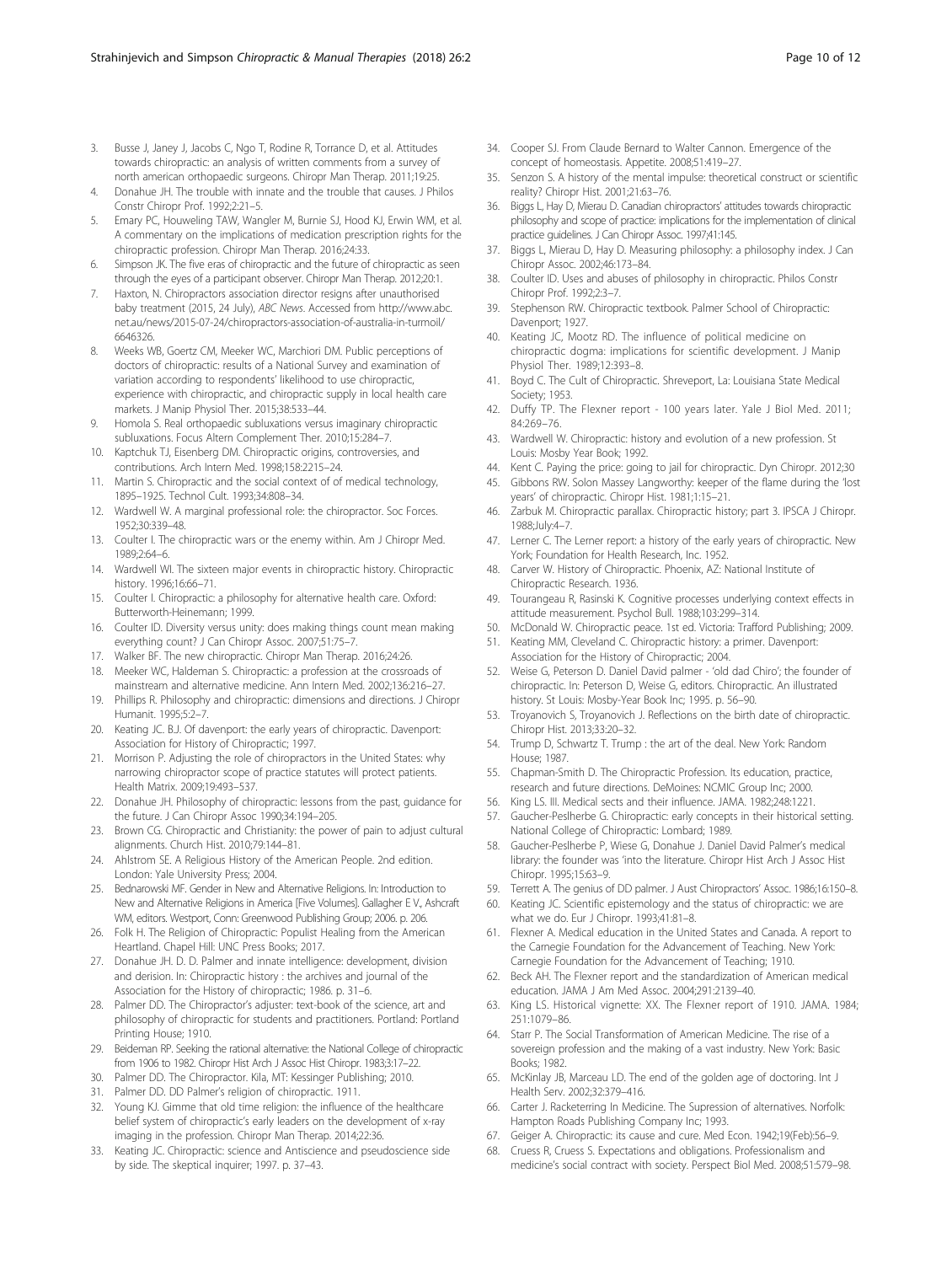- <span id="page-10-0"></span>69. Gromala T. Broadsides, epigrams, and testimonials: the evolution of chiropractic advertising. Chiropr Hist Arch J Assoc Hist Chiropr. 1984;4:41–6.
- 70. Kinsinger S. Advancing the philosophy of chiropractic: advocating virtue. J Chiropr Humanit. 2004;11:24–8.
- 71. Kinsinger S. Set and setting: professionalism defined. J Chiropr Humanit. 2005;12:33–7.
- 72. Smith JC, Esteb W, Sportelli L, Bigos S, Al. E, McAndrews, et al. CHIROPRACTIC ETHICS: AN OXYMORON? J Chiropr Humanit. 1999;9:72–88.
- 73. Simpson JK. The Iowa plan and the activities of the committee on quackery. Chiroprac J Aust. 1997;25:5–12.
- 74. Bar-Tal D. Siege Mentality. In: Christie D, editor. The encyclopedia of peace psychology. Hoboken: Wiley-Blackwell; 2011. p. 996–1000.
- 75. Willis E. Medical dominance. The division of labour in Australian health care. Allen & Unwin: St Leonards; 1989.
- 76. O'Neil A, Willis E. Chiropractic and the politics of health care. Aust J Public Health. 1994;18:325–31.
- 77. Smith-Cunnen S. A profession of One's own. Organized Medicine's opposition to chiropractic. Lanham: University Press of America; 1998.
- 78. Phillips R. The battle for innate: a perspective on fundamentalism in chiropractic. J Chiropr Humanit. 2004;11:1–10.
- 79. Simpson JK. The influence of political medicine in the development of the chiropractic profession in Australia. St. Lucia; University of Queensland; 2002.
- 80. Getzendanner S. Permanent injunction order against AMA. J Am Med Assoc. 1988;259:81–2.
- 81. Simpson JK. The evolution of the Australian medical Association's exclusive dogma policy on chiropractic. Chiropr Hist. 2003;23:69–78.
- 82. Ducret A. The AMA and chiropractic: a trade practices viewpoint. Australas Chiropr Osteopathy. 1999;8:27–30.
- 83. Wardwell W. Chiropractic's unique evolution and its future status. J Can Chiropr Assoc. 1996;40:34–9.
- 84. Wardwell W. The present and future role of the chiropractor. In: Haldeman S, editor. The modern developments in the principles and practice of chiropractic. Appleton-Century-Crofts: Norwalk; 1980. p. 25–41.
- 85. Ernst E. UK chiropractic: regulated but unruly. J Health Serv Res Policy. 2009;14:186–7. 86. Ernst E. Chiropractic: A Critical Evaluation. J Pain Symptom Manag.
- 2008;35:544–62.
- 87. Engel RM, Beirman R, Grace S. An indication of current views of Australian general practitioners towards chiropractic and osteopathy: a cross-sectional study. Chiropr Man Therap. 2016;24:37.
- 88. Vos T, Allen C, Arora M, Barber RM, Bhutta ZA, Brown A, et al. Global, regional, and national incidence, prevalence, and years lived with disability for 310 diseases and injuries, 1990–2015: a systematic analysis for the global burden of disease study 2015. Lancet. 2016;388:1545–602.
- 89. Haas M, Sharma R, Stano M. Cost-effectiveness of medical and chiropractic care for acute and chronic low back pain. J Manip Physiol Ther. 2005;28:555–63.
- 90. Manga P, Angus D, Papadopoulos C, Swan W. The effectiveness and costeffectiveness of chiropractic Management of low-Back Pain. Ontario: Kenilworth Publishing; 1993.
- 91. Orlin JR, Didriksen A, Hagen H, Sørfonden A. The collateral benefits of having chiropractic available in a public central hospital. J Hosp Adm. 2013;2:138.
- 92. Humphreys BK, Peterson CK, Muehlemann D, Haueter P. Are swiss chiropractors different than other chiropractors? Results of the job analysis survey 2009. J Manip Physiol Ther. 2010;33:519–35.
- 93. Blanchette M, Rivard M, Dionne CE, HoggJohnson S, Steenstra I. Association between the type of first healthcare provider and the duration of financial compensation for occupational back pain. J Occup Rehabil. 2016;27(3):382– 392.
- 94. Hartvigsen J, Boyle E, Cassidy JD, Carroll LJ. Mild traumatic brain injury after motor vehicle collisions: what are the symptoms and who treats them? A population-based 1-year inception cohort study. Arch Phys Med Rehabil. 2014;95(3 SUPPL):S286–94.
- 95. Bültmann U, Sherson D, Olsen J, Hansen CL, Lund T, Kilsgaard J. Coordinated and tailored work rehabilitation: a randomized controlled trial with economic evaluation undertaken with workers on sick leave due to musculoskeletal disorders. J Occup Rehabil. 2009;19:81–93.
- 96. Poulsen E, Hartvigsen J, Christensen HW, Roos EM, Vach W, Overgaard S. Patient education with or without manual therapy compared to a control group in patients with osteoarthritis of the hip. A proof-of-principle three-arm parallel group randomized clinical trial. Osteoarthr Cartil. 2013;21:1494–503.
- 97. Stochkendahl MJ, Christensen HW, Vach W, Høilund-Carlsen PF, Haghfelt T, Hartvigsen J. Chiropractic treatment vs self-management

in patients with acute chest pain: a randomized controlled trial of patients without acute coronary syndrome. J Manip Physiol Ther. 2012;35:7–17.

- 98. Rhee Y, Taitel MS, Walker DR, Lau DT. Narcotic drug use among patients with lower back pain in employer health plans: a retrospective analysis of risk factors and health care services. Clin Ther. 2007;29 11 SUPPL. 1:2603–12.
- 99. Keeney BJ, Fulton-Kehoe D, Turner JA, Wickizer TM, Chan KCG, Franklin GM. Early predictors of lumbar spine surgery after occupational back injury: results from a prospective study of workers in Washington state. Spine (Phila Pa 1976). 2013;38:953–64.
- 100. Dagenais S, Brady O, Haldeman S, Manga P. A systematic review comparing the costs of chiropractic care to other interventions for spine pain in the United States. BMC Health Serv Res. 2015;15:474.
- 101. Volkow, ND. America's addiction to opioids: heroin and prescription drug abuse. (2014, 14 May). National Institute on Drug Abuse Forum. from [https://](https://www.drugabuse.gov/about-nida/legislative-activities/testimony-to-congress/2016/americas-addiction-to-opioids-heroin-prescription-drug-abuse) [www.drugabuse.gov/about-nida/legislative-activities/testimony-to-congress/](https://www.drugabuse.gov/about-nida/legislative-activities/testimony-to-congress/2016/americas-addiction-to-opioids-heroin-prescription-drug-abuse) [2016/americas-addiction-to-opioids-heroin-prescription-drug-abuse.](https://www.drugabuse.gov/about-nida/legislative-activities/testimony-to-congress/2016/americas-addiction-to-opioids-heroin-prescription-drug-abuse) Accessed 7 Apr 2017.
- 102. Humphreys BK, Peterson CK, Wilson FJH, Humphreys BK, Peterson C, Muehlemann D, et al. The Swiss master in chiropractic medicine curriculum: preparing graduates to work together with medicine to improve patient care. J Chiropr Humanit. 2007;23:53–60.
- 103. HQCA. Satisfaction with health care services: a survey of Albertans 2006: final report. 2006. [http://www.assembly.ab.ca/lao/library/egovdocs/2006/](http://www.assembly.ab.ca/lao/library/egovdocs/2006/alhq/166225.pdf) [alhq/166225.pdf.](http://www.assembly.ab.ca/lao/library/egovdocs/2006/alhq/166225.pdf) Accessed 11 May 2017.
- 104. ACAC. Market research shows positive news. InTouch magazine. 2017. <https://tinyurl.com/ya282snu>. Accessed 6 Aug 2017.
- 105. Lawrence DJ, Meeker WC. Chiropractic and CAM utilization: a descriptive review. Chiropr Osteopat. 2007;15:2.
- 106. Department of Health WA. Spinal pain model of care. 2009. [http://www.](http://www.healthnetworks.health.wa.gov.au/modelsofcare/docs/Spinal_Pain_Model_of_Care.pdf) [healthnetworks.health.wa.gov.au/modelsofcare/docs/Spinal\\_Pain\\_Model\\_of\\_](http://www.healthnetworks.health.wa.gov.au/modelsofcare/docs/Spinal_Pain_Model_of_Care.pdf) [Care.pdf](http://www.healthnetworks.health.wa.gov.au/modelsofcare/docs/Spinal_Pain_Model_of_Care.pdf). Accessed 6 June 2017.
- 107. Vindigni D, Polus B, Edgecombe G, Van Rotterdam J, Turner N, Spencer L, et al. Bringing chiropractic to aboriginal communities: the Durri model. Chiropr J Aust Chiropr J Aust. 2009;39:80–3.
- 108. Department of Health WA. Service model for community-based musculoskeletal health in Western Australia. 2013. [http://www.healthnetworks.](http://www.healthnetworks.health.wa.gov.au/modelsofcare/docs/Service_model_for_community-based_musculoskeletal_health_in_WA.pdf) [health.wa.gov.au/modelsofcare/docs/Service\\_model\\_for\\_community-based\\_](http://www.healthnetworks.health.wa.gov.au/modelsofcare/docs/Service_model_for_community-based_musculoskeletal_health_in_WA.pdf) [musculoskeletal\\_health\\_in\\_WA.pdf](http://www.healthnetworks.health.wa.gov.au/modelsofcare/docs/Service_model_for_community-based_musculoskeletal_health_in_WA.pdf). Accessed 6 June 2017.
- 109. Kinne-Saffran E, Kinne RK. Vitalism and synthesis of urea. From Friedrich Wöhler to Hans a. Krebs. Am J Nephrol. 1999;19:290–4.
- 110. Phillips D. Organicism in the late nineteenth and early twentieth centuries. J Hist Ideas. 1970;31:413–32.
- 111. Mayr E. This is biology: the science of the living world. Cambridge: The Belknap Press of Harvard University Press; 1997.
- 112. Gilbert SF, Sarkar S. Embracing complexity: Organicism for the 21st century. Dev Dyn. 2000;219:1–9.
- 113. Allen GE. Mechanism, vitalism and organicism in late nineteenth and twentieth-century biology: the importance of historical context. Stud Hist Phil Biol Biomed Sci. 2005;36:261–83.
- 114. Hart J. Lifestyle as medicine: Institute of Lifestyle Medicine, Harvard Medical School. Altern Complement Ther. 2017;23:72–5.
- 115. Lim SS, Vos T, Flaxman AD, Danaei G, Shibuya K, Adair-Rohani H, et al. A comparative risk assessment of burden of disease and injury attributable to 67 risk factors and risk factor clusters in 21 regions, 1990–2010: a systematic analysis for the global burden of disease study 2010. Lancet. 2012;380:2224–60.
- 116. Kosloff TM, Elton D, Shulman SA, Clarke JL, Skoufalos A, Solis A. Conservative spine care: opportunities to improve the quality and value of care. Popul Health Manag. 2013;16:390–6.
- 117. Hawk C, Long CR, Perillo M, Boulanger KT. A survey of US chiropractors on clinical preventive services. J Manip Physiol Ther. 2004;27:287–98.
- 118. Christensen M, Hyland J, Goertz C, Kollasch M. Practice analysis of chiropractic 2015; 2015. p. 193. [http://www.nbce.org/practiceanalysis/](http://www.nbce.org/practiceanalysis). Accessed 3 Nov 2016
- 119. Murphy DR, Schneider MJ, Seaman DR, Perle SM, Nelson CF. How can chiropractic become a respected mainstream profession? The example of podiatry. Chiropr Osteopat. 2008;16:10.
- 120. Borrell-Carrio F. The biopsychosocial model 25 years later: principles, practice, and scientific inquiry. Ann Fam Med. 2004;2:576–82.